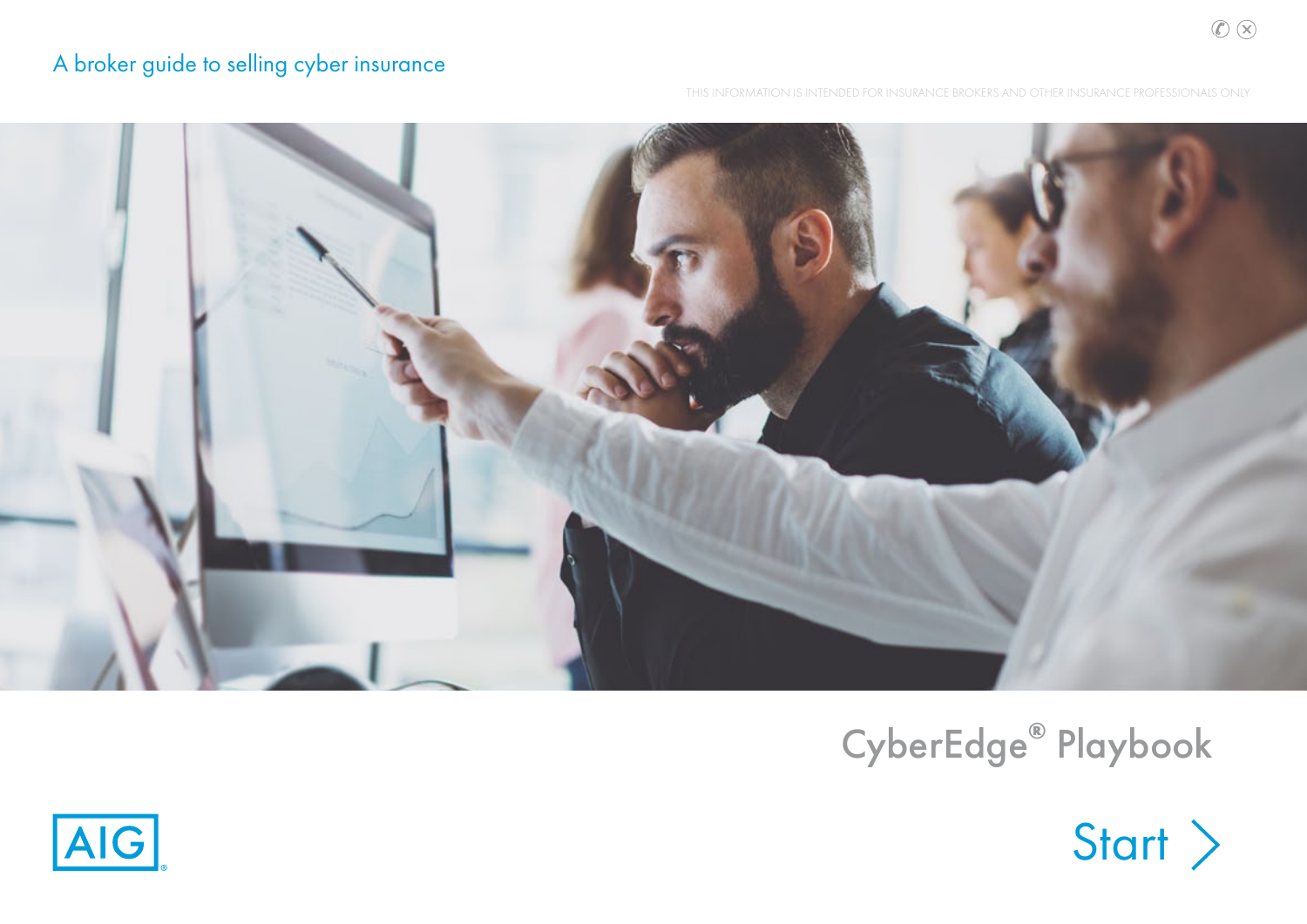[Claims](#page-12-0)

## <span id="page-1-0"></span>**Cyber Threats**

Cyber is consistently one of the top three risks businesses face, with the average cost of a data breach globally at approximately \$4 million. 1

## **2016 Trends and Facts**

£2.53m

Average cost of a UK data breach in 2016, up 78% since 2008. 1

1.2m

Approximate number of new malware or variants on average each day.2



of businesses attacked are small or medium in size.<sup>3</sup>

## **Other hot topics**



Increasing awareness of the potential for reputational harm has led to more C-Suite involvement in strategic cyber initiatives.



I.T. departments cannot be the sole source for defending against cyber risk.



Cloud computing and mobile technology are growing areas of concern when it comes to potential sources of cyber risk.

# Ransomware is the #1 security issue

clients are dealing with.2

209 days

Average time from initial infection until discovery of breach.<sup>4</sup>

1 IBM (2016) Cost of a Data Breach Study retrieved from www.ibm.com/security/data-breach/

2 Symantec (2016) Internet Security Threat Report retrieved from www.symantec.com/security-center

3 Crowdstrike (2015) Global Threat Report retrieved from www.crowdstrike.com/global-threat-report-2015/

4 Verizon (2016) Verizon Data Breach Incident Report retrieved from www.verizonenterprise.com/resources/reports/rp\_dbir\_2016\_report\_en\_xg.pdf



Clients are increasingly aware of cyber network downtime as a potential loss from a cyber issue.

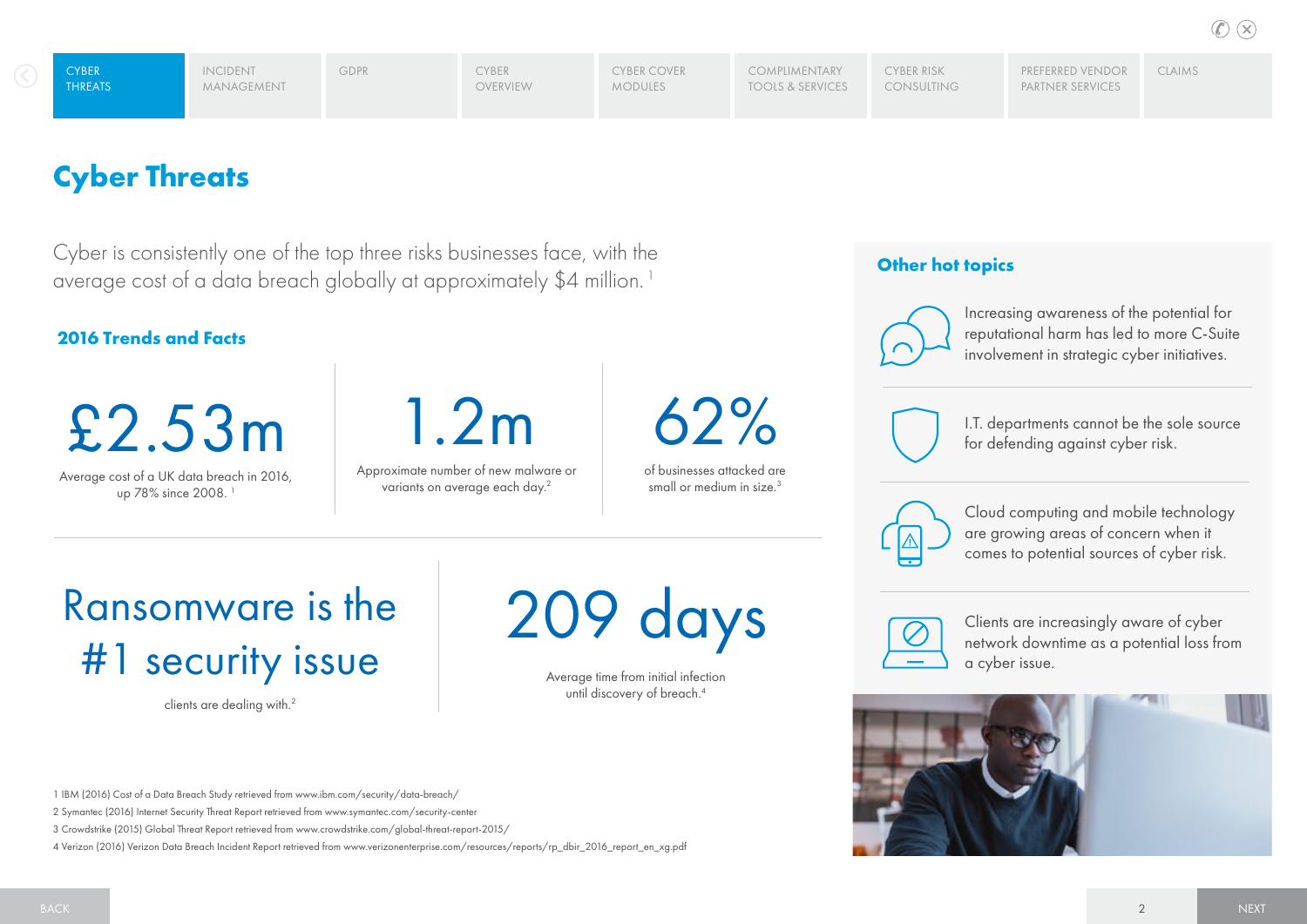[Claims](#page-12-0)

## <span id="page-2-0"></span>**Incident Management**

With cyber threats increasing and new regulations set to introduce higher potential fines, how a business responds to a data breach has never been more important. CyberEdge assists clients to quickly respond to an incident and manage the event from breach through to resolution.

### **Immediate Response**

As soon as a cybersecurity incident is detected or suspected, clients can call the 24/7 CyberEdge hotline to be connected to response consultants. This immediate response is important as many cyber incidents occur during downtimes.

## **Access to Experts**

Clients are advised by legal and I.T. consultants who are experts in cybersecurity incidents and data breaches. How a company responds to and manages an incident can influence the outcome of a regulatory investigation and therefore being guided by experienced specialists is critical.

## **Breach Coach**

CyberEdge's response and event management is led by legal advisers at top UK law firms who also have global footprints. This legal guidance is crucial to ensure a coordinated response and to minimise potential liabilities faced by the business.



## After calling the CyberEdge hotline, clients can expect:

**Breach component CyberEdge response**



legal/pr

**NOTIFICATION** 

三

forensics

fines & investigation

**IIABILITIES** 

Immediate response within 1 hour from claims and breach counsel

Expert forensics: what's been affected, how can it be contained, repaired or restored

Expert legal advice and PR consultancy to contain reputational damage

Costs of notifying data subjects who may be affected by the breach – and credit monitoring to prevent further losses

Professional preparation for any investigation, insurable fines, and penalties by a data protection regulator

Defence costs and damages for: • Any breach of personal or corporate data

- Contaminating someone else's data with a virus
- Theft of system access code
- A negligent act or error by an employee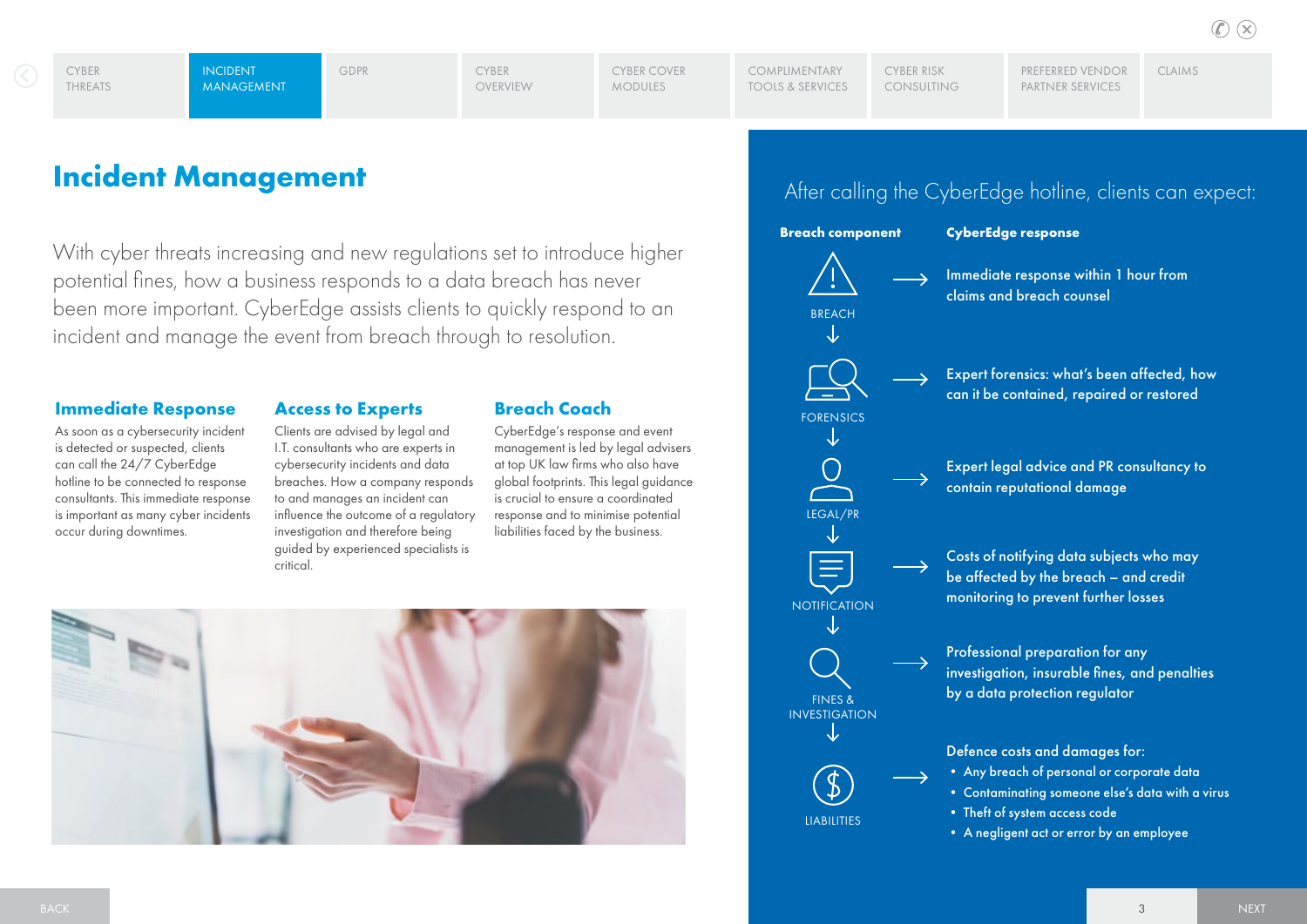## <span id="page-3-0"></span>**The General Data Protection Regulation (GDPR)**

The General Data Protection Regulation (GDPR) comes into force in May 2018 and will replace the Data Protection Act 1998 in the UK. Amongst other features, the GDPR makes the rights of data subjects clearer and places more requirements on organisations that process personal data.



One significant element of the GDPR is the size of potential fines for non-compliance. Organisations will face the prospect of significantly increased fines, up from their current maximum of £500,000 to €20m or 4% of annual global turnover. In addition, mandatory notification requirements will require organisations to inform the Information Commissioner's Office (ICO) of data breaches within 72 hours. This notification requirement in turn has potential to create an increase in third party liability claims.

If it's not already, the GDPR will make data protection a boardroom level issue and will force organisations to closely examine how they intend to respond data breaches.

CyberEdge can play a critical role in a business's planning for GDPR. The Data Protection and Cyber Liability module can provide cover for investigation costs and insurable regulator fines in addition to damages and defence costs arising from third party liability claims.

First Response and Event Management cover can assist organisations initiate a coordinated response to a data breach, managing the regulator notification and ensuring all practical steps have been taken to reduce the likelihood or size of a fine should the businesses be found in breach of the GDPR.

## **Change is coming.**

GDPR puts data protection in the spotlight and creates a significant opportunity for Cyber insurance.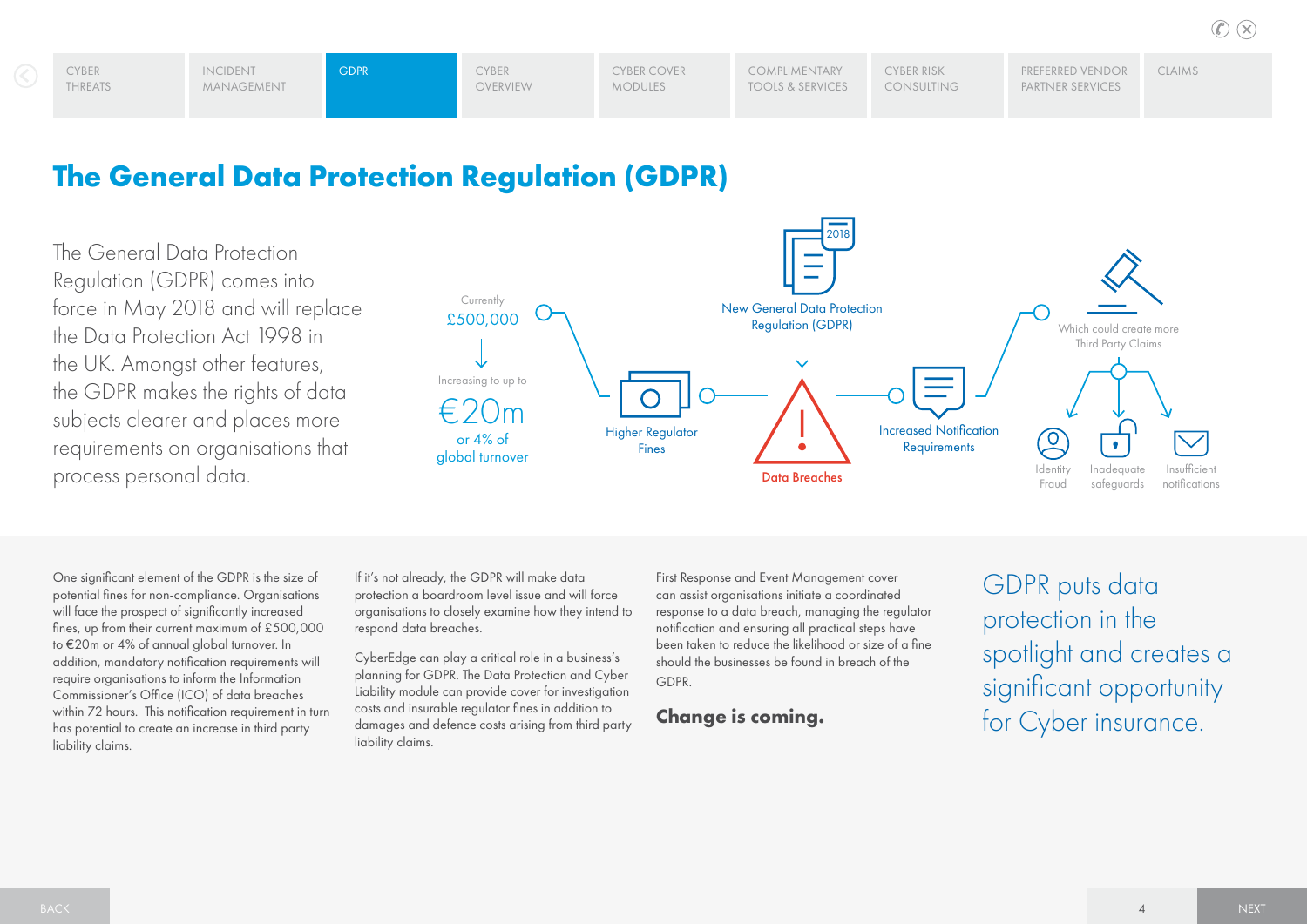<span id="page-4-0"></span>

| <b>CyberEdge at a glance</b> |                         |                               | <b>Breach Component</b><br>w. |                                 |                                      |                                                     |                          |                                      |               |  |
|------------------------------|-------------------------|-------------------------------|-------------------------------|---------------------------------|--------------------------------------|-----------------------------------------------------|--------------------------|--------------------------------------|---------------|--|
|                              | <b>CYBER</b><br>THREATS | <b>INCIDENT</b><br>MANAGEMENT | GDPR                          | <b>CYBER</b><br><b>OVERVIEW</b> | <b>CYBER COVER</b><br><b>MODULES</b> | <b>COMPLIMENTARY</b><br><b>TOOLS &amp; SERVICES</b> | CYBER RISK<br>CONSULTING | PREFERRED VENDOR<br>PARTNER SERVICES | <b>CLAIMS</b> |  |

Through our modular wording, clients can choose the level of cover and support they require – ensuring they receive tailored insurance for the risks they face.

| a q         | <b>ance</b>                          | $\overline{\mathbf{c}}$                                                            |                                                                           |                                                                                                           |                                                       |                                                                          |
|-------------|--------------------------------------|------------------------------------------------------------------------------------|---------------------------------------------------------------------------|-----------------------------------------------------------------------------------------------------------|-------------------------------------------------------|--------------------------------------------------------------------------|
|             | Module                               | Prevention                                                                         | <b>Breach/Forensics</b>                                                   | <b>Business Impact/</b><br>PR / Notification                                                              | Lega                                                  | Liabilities                                                              |
|             | <b>First Response</b>                |                                                                                    | 24/7 I.T. support to identify and<br>correct the immediate network issues |                                                                                                           |                                                       |                                                                          |
|             | <b>Event Management</b>              |                                                                                    | I.T. services and data restoration                                        | Notification costs, credit/ID monitoring<br>and reputation protection services                            | Legal services                                        |                                                                          |
|             | Data Protection<br>& Cyber Liability |                                                                                    |                                                                           |                                                                                                           | Defence costs and regulatory<br>data protection fines | Actual or alleged breaches of<br>confidential information                |
|             | Network Interruption                 |                                                                                    |                                                                           | Loss of net profit from a cyber- security<br>breach                                                       |                                                       |                                                                          |
|             | OSP Network Interruption             |                                                                                    |                                                                           | Losses from an interruption to an<br>outsourced service provider                                          |                                                       |                                                                          |
|             | <b>System Failure</b>                |                                                                                    |                                                                           | Network interruption losses from a system<br>failure not related to a cybersecurity breach                |                                                       |                                                                          |
| Cover       | Electronic Data Incident             |                                                                                    |                                                                           | Accidental damage or destruction of<br>computer system                                                    |                                                       |                                                                          |
|             | Digital Media                        |                                                                                    |                                                                           |                                                                                                           |                                                       | Breach of intellectual property or<br>negligence with electronic content |
|             | <b>Cyber Extortion</b>               |                                                                                    | Assistance and financial cover to<br>end a threat                         |                                                                                                           |                                                       |                                                                          |
|             | <b>Telephone Hacking</b>             |                                                                                    |                                                                           | Charges that result from the unauthorised<br>access and use phone systems                                 |                                                       |                                                                          |
|             | <b>Computer Crime</b>                |                                                                                    |                                                                           | Direct financial loss from fraudulent<br>electronic fund transfers arising from a<br>cybersecurity breach |                                                       |                                                                          |
|             | Goodwill Coupon                      |                                                                                    |                                                                           | Retain customers by offering a discount or<br>rebate on future services                                   |                                                       |                                                                          |
|             | <b>Criminal Reward Fund</b>          |                                                                                    |                                                                           | Reward for info on individuals involved in a<br>cybersecurity breach                                      |                                                       |                                                                          |
| Endorsement | <b>Loss Prevention Services</b>      | Mobile App/Infrastructure<br>Scan/Proactive Shunning/<br><b>Information Portal</b> |                                                                           |                                                                                                           |                                                       |                                                                          |

 $\circledR$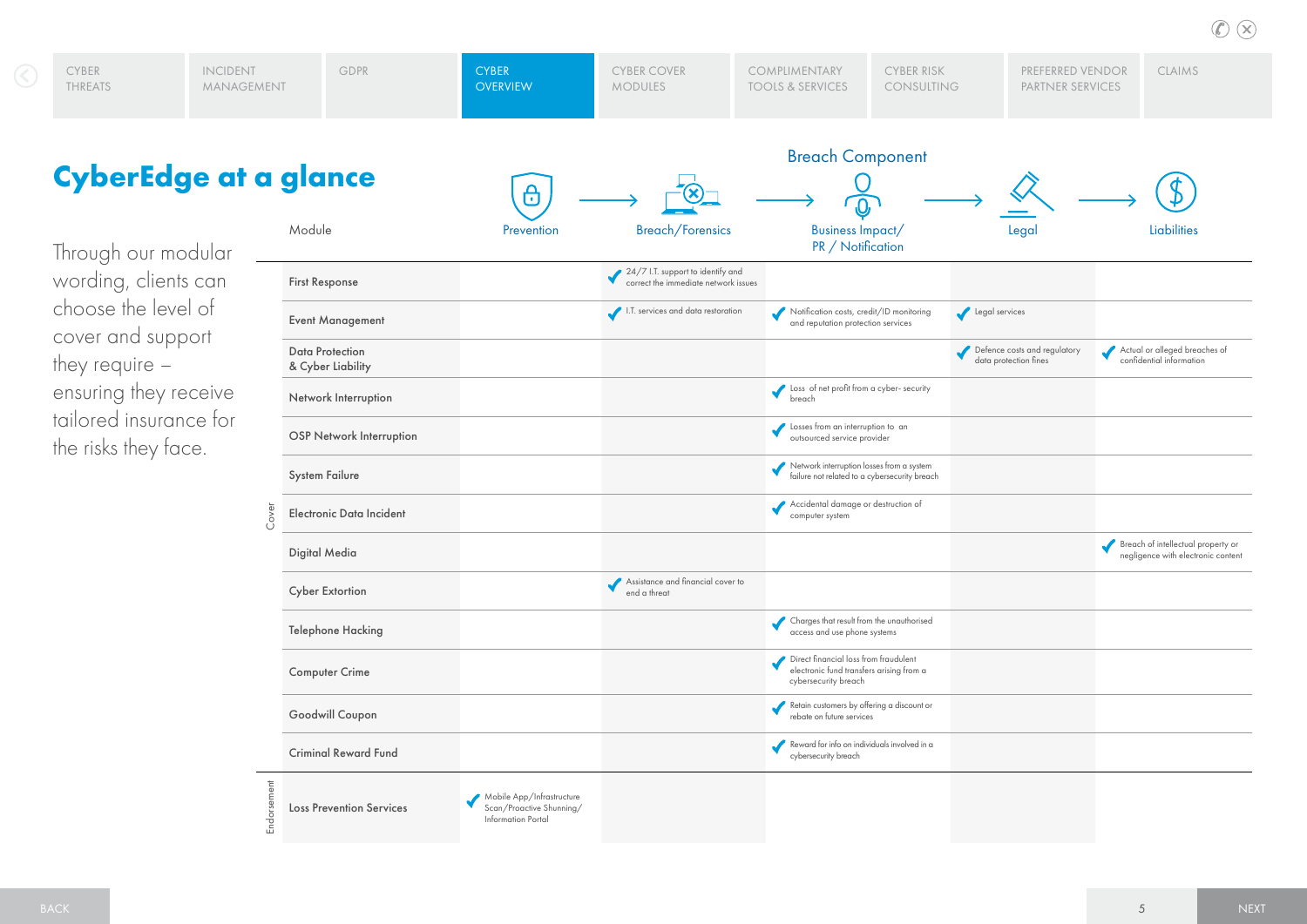CYBER **OVERVIEW** 

[GDPR](#page-3-0) CYBER COVER CYBER COVER **MODULES** 

COMPLIMENTARY [Tools & Services](#page-8-0) Cyber Risk [Consulting](#page-9-0) [Preferred Vendor](#page-10-0)  PARTNER SERVICES

[Claims](#page-12-0)

## <span id="page-5-0"></span>**CyberEdge Cover Modules**

Our modular form allows you to select the cover your clients need.



#### **First Response**

First Response coverage provides 24/7 access to a cyber response team during a security breach or denial of service attack. Having the ability to call on specialist support to augment a client's I.T. department can be crucial as data may still be leaving the system or a hacker may still be inside network.

- •The cyber response team contains technical experts, experienced incident managers and forensic specialists.
- •Often involves coordinating across suppliers quickly to establish the facts and apply defence controls.
- No policy retention applies for the first 48 or 72 hours of cover.<sup>\*</sup>

 $\frac{0}{9}$ 

#### **Event Management**

Event Management responds to the costs to retain legal, I.T. forensics and public relations services to assist in managing and mitigating a covered privacy or network security incident.

- Includes costs to notify consumers of a release of private information.
- Includes cost of credit-monitoring or other remediation services to help minimise damages to those victimised by a covered privacy or network security incident.
- Includes costs associated with losses to information assets such as customer databases resulting from a failure of network security.
- Covers costs to restore data that is corrupted or not machine readable.



## **Data Protection & Cyber Liability**

Data Protection & Cyber Liability responds to third party liability for claims arising from a failure of the insured's network security.

• A broader definition of "computer system" includes leased computers and cloud computing services.

Claims can be against:

- A failure to protect personally identifiable information from misappropriation, including disclosures as a result of social engineering attacks (e.g., phishing).
- A failure to protect or wrongful disclosure of private or confidential information.
- Violation of privacy regulations in connection with failure to protect private information.
- PCI-DSS non-compliance.

\*Refer to policy schedule and wording for details of retention free period.

[MORE >](#page-6-0)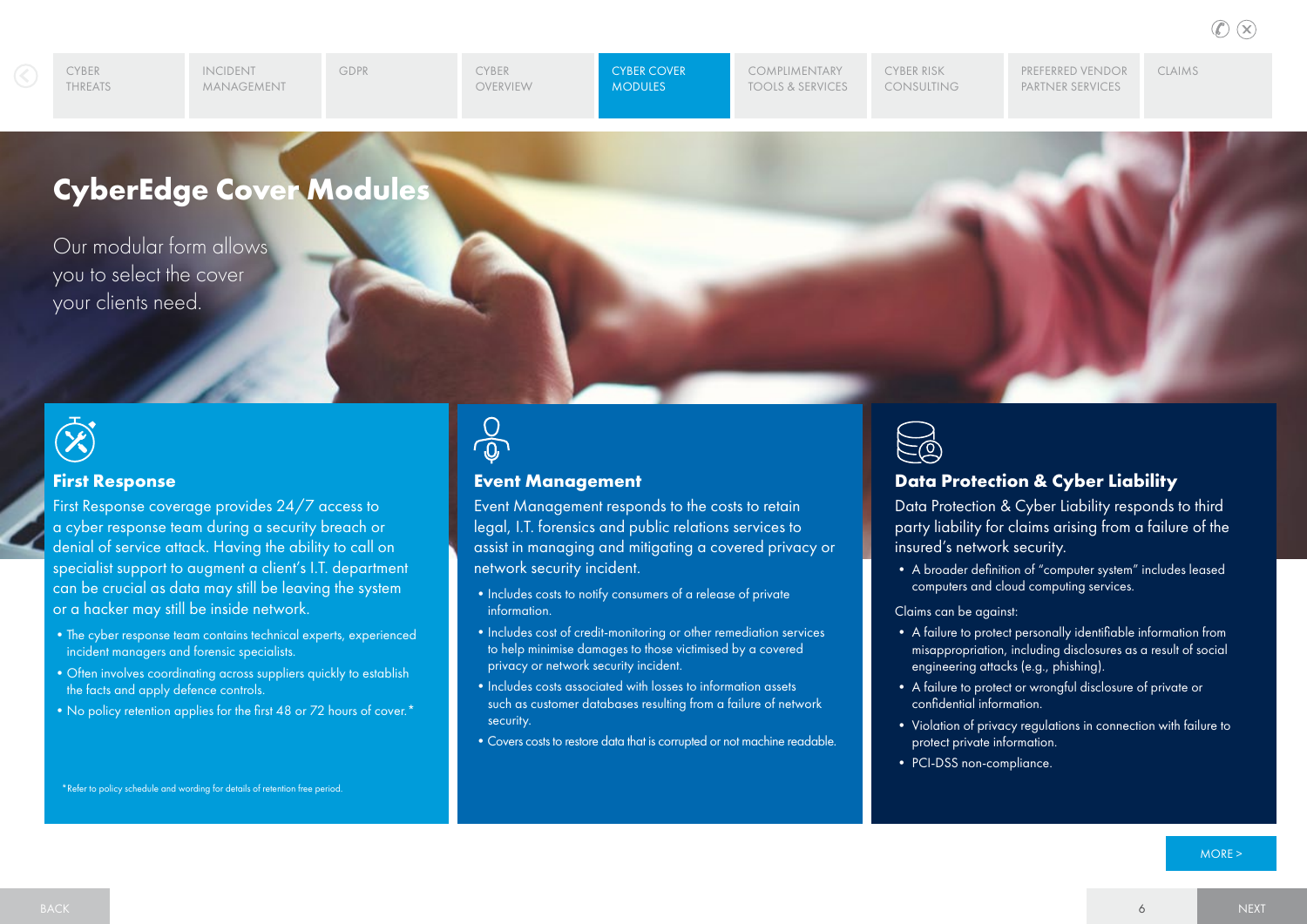[Claims](#page-12-0)

[GDPR](#page-3-0) CYBER COVER COVER CYBER [OVERVIEW](#page-4-0)

**MODULES** 

COMPLIMENTARY TOOLS & SERVICES Cyber Risk [Consulting](#page-9-0)

 $\begin{array}{c} 10001101 \\ 00110100 \\ 10001101 \end{array}$ 

00110101

**Electronic Data Incident**

result in data being unaccessible.

In a dynamic and fast moving digital environment, it is now easier than ever for companies to inadvertently infringe on

of electronic data incidents.

**Digital Media**

Cyber-crime isn't the only reason data can be lost or corrupted. Power surges, electrostatic build-up, fire/floods, natural disasters, overheating and physical vandalism can also

•Expands the data restoration coverage under the Event Management section to include a wide number

Preferred Vendor [Partner Services](#page-10-0)

## <span id="page-6-0"></span>CyberEdge Cover Modules Continued

## $\frac{1}{2}$

## **Network Interruption**

Network Interruption responds to an insured's loss of income and operating expenses when business operations are interrupted or suspended due to a failure of network security.

- •Broadened definition of loss includes lost business income, normal operation expenses (including payroll) and those costs that would not have been incurred but for the interruption.
- •Full limits of insurance apply to any incident; hourly sublimit restrictions do not apply.



As organisations become more reliant on their own computer systems to operate efficiently, the need to cover financial losses arising from service disruptions across their networks is becoming more critical. •Network interruption losses resulting from an internal system failure not necessarily arising from a cyber security breach. •Costs associated with mitigating the system failure such as

**Network Interruption:** 

**System Failure**

staff overtime.

## **Network Interruption: Outsourced Service Providers**

Outsourced Service Providers (OSPs) - including cloud services - provide a range of valuable services to organisations such as web hosting, payment processing, data collection and data storage.

If/when there is a disruption to these services it can have a significant impact on a client's network and generate network losses.

- •Cloud computing considered an OSP.
- •Network interruption losses resulting from an OSP.
- •Costs associated with mitigating the OSP interruption.
- Includes security failures.
- Can be extended to include system failures. [MORE >](#page-7-0) MORE > MORE + MORE + MORE + MORE + MORE + MORE + MORE + MORE + MORE + MORE + MORE + MORE + MORE + MORE + MORE + MORE + MORE + MORE + MORE + MORE + MORE + MORE + MORE + M

## trademarks or misappropriate creative material.

•Damages and defence costs incurred in connection with a breach of third party intellectual property, or negligence in connection with electronic content.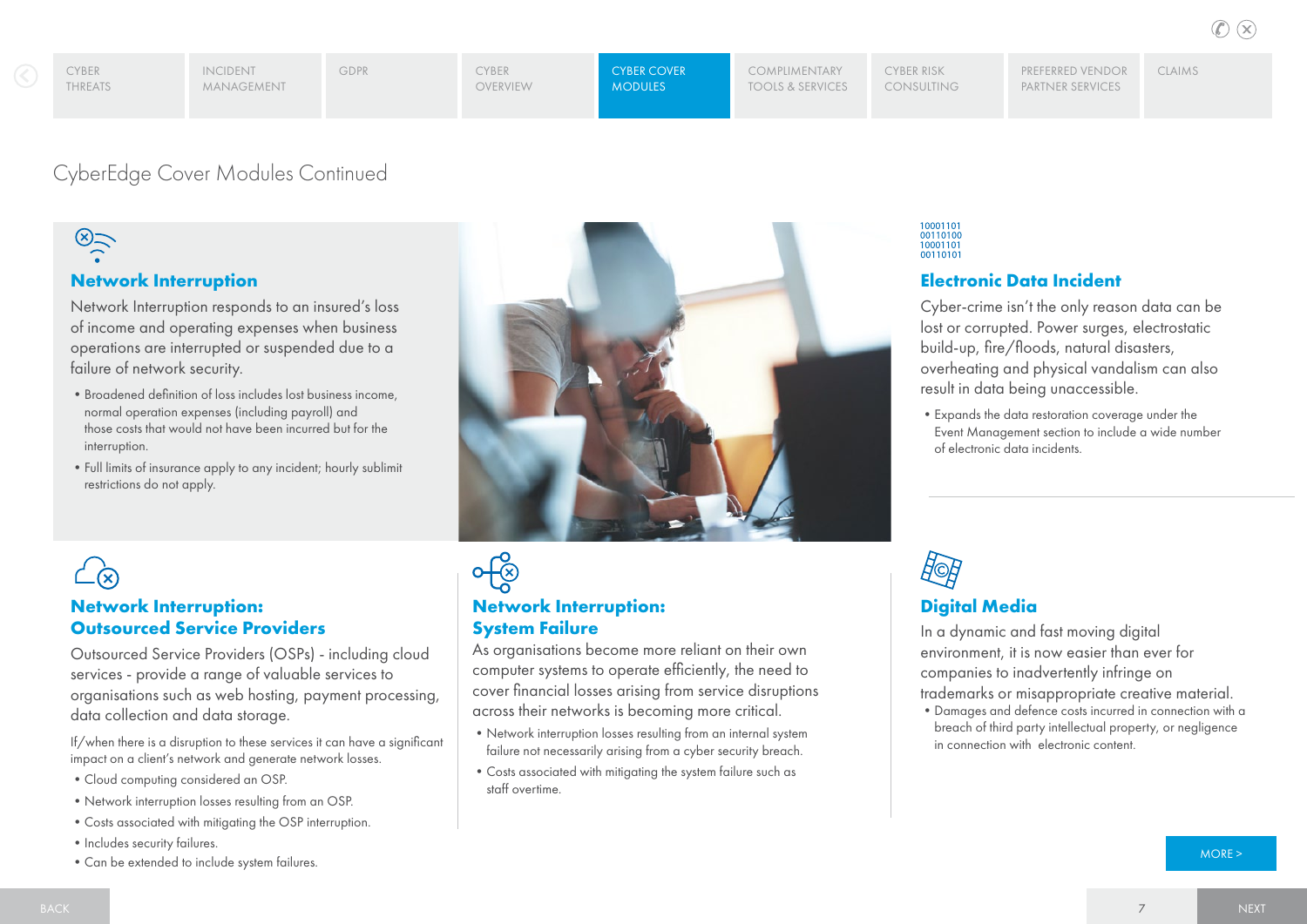CYBER **OVERVIEW** 

[GDPR](#page-3-0) CYBER COVER COVER **MODULES** 

[Preferred Vendor](#page-10-0)  PARTNER SERVICES [Claims](#page-12-0)

## <span id="page-7-0"></span>CyberEdge Cover Modules Continued

# **Cyber Extortion**

Cyber extortion is a growing threat and cyber criminals are becoming increasingly ambitious, demanding larger sums to avert or prevent an attack. Like any extortion event, organisations need the support of experienced advisors to investigate and negotiate on their behalf to attain the best outcome possible.

- •Cyber Extortion pays to negotiate and settle network security related extortion demands made against the insured.
- •Triggers when there is a threat to the insured's computer system.
- Includes the costs of investigations to determine the cause of the extortion threat and to settle the extortion demand.



## **Computer Crime**

Fund transfer fraud is a form of computer crime where criminals use details obtained from a cybersecurity breach to fraudulently transfer funds from an account maintained at a financial institution.

•Covers direct financial loss from fraudulent electronic fund transfers arising from a cybersecurity breach.

CyberEdge's computer crime extension relates to a specific crime event, an independent Crime policy would offer wider coverage and include other types of third party crimes.



# **Goodwill Coupon**

When confidential client data is breached it can have a hugely negative impact on a company's relationship with their customers. Goodwill coupons can go a long way to reverse that ill feeling and help to retain a client's customer base.

- •Flexibility to choose either Credit and ID Monitoring or a Goodwill Coupon.
- •Provides a discount or rebate for a future purchase.
- •Activates from breach of confidential information or a material interruption.
- Sublimit applies.



## **Telephone Hacking**

Telephone system (PBX) hacking (a.k.a. phreaking or toll fraud) is a global criminal business. Criminals who hack into a phone system can run up large charges against an innocent organisation's line account.

•Covers call charges resulting from unauthorised access to a telephone system.



## **Criminal Reward Fund**

Cybercriminals and hackers may be a loose collection of people who are well known to a wider online community. Rewards for information to identify individuals can lead to their arrest but can also act as a deterrent for future attacks.

- •A reward fund for information that leads to the arrest and conviction of individual committing or trying to commit a cyber attack or extortion against the insured.
- No policy retention applies.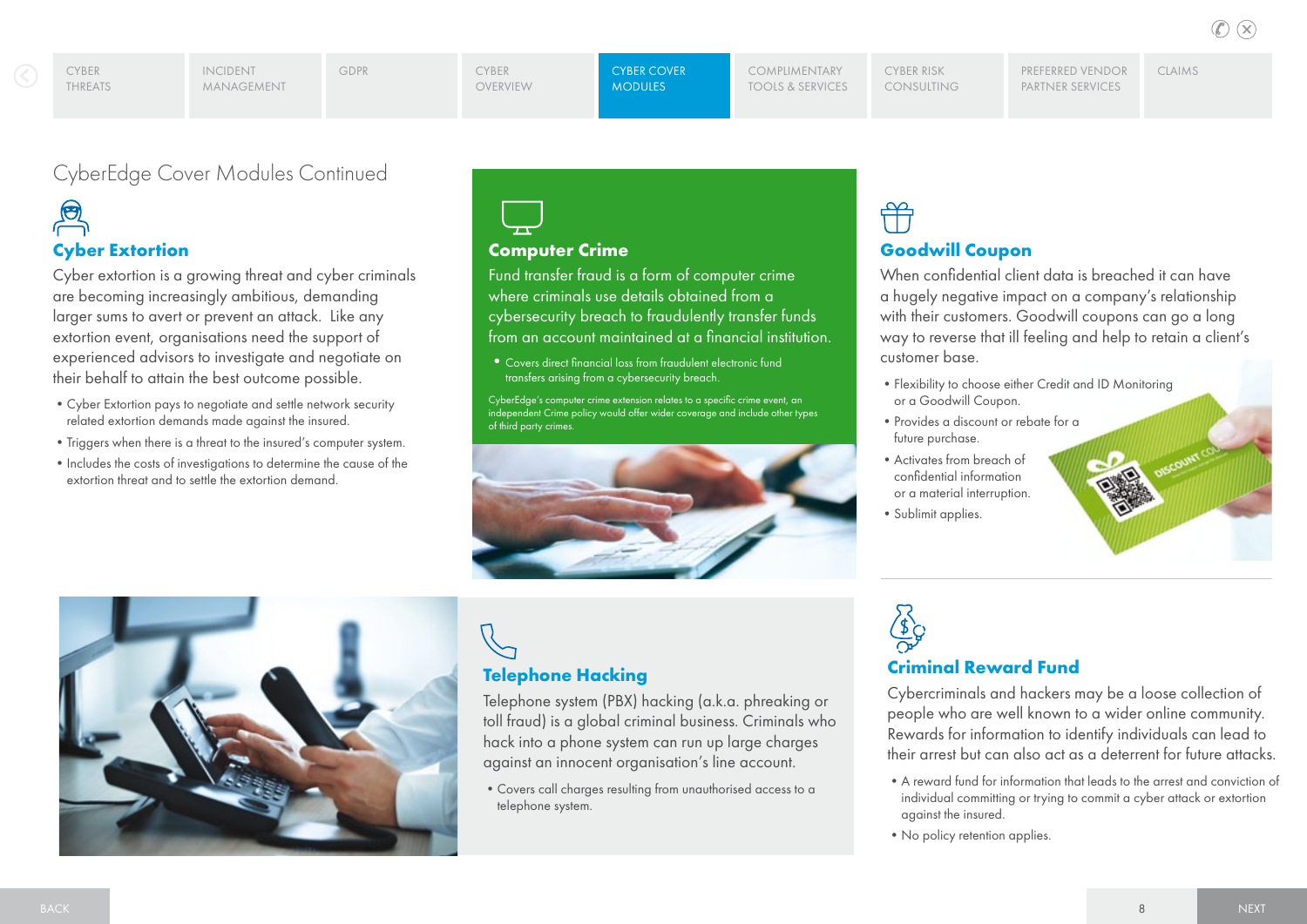[GDPR](#page-3-0) CYBER COVER **OVERVIEW** 

CYBER

Cyber Risk [Consulting](#page-9-0) [Preferred Vendor](#page-10-0)  PARTNER SERVICES

[Claims](#page-12-0)

<span id="page-8-0"></span>CyberEdge includes a wide range of complimentary tools and services to help businesses reduce the likelihood of a cyber-attack.

## **Complimentary loss prevention**

Available to all CyberEdge policyholders.



## **CyberEdge Mobile App** iPhone®, iPad® and Android™

The CyberEdge Mobile App for phones and tablets delivers the latest cyber breach information, news, opinion and risk analysis. It includes a data breach threat map displaying breaches around the world, claims examples of cyber breaches covered by CyberEdge and a breach calculator for businesses to calculate

their potential costs of a data breach.

## **Loss Prevention Services Endorsement**

Complimentary for CyberEdge clients with premiums over £5,000.



## **Infrastructure Vulnerability Scan**

An external scan for up to 49 of an insured's public facing IP addresses that detects vulnerabilities across network devices, servers, web applications, and databases to help reduce risk and better manage compliance requirements.



## **Proactive Shunning Service & Training Services**

Shunning hardware that stops an attack by bi-directionally blocking communication to known "bad" IP addresses. The attack information is sent to the accompanying account. The dashboard will update in realtime and outline the known "bad" IP addresses that have been shunned.



## **Cybersecurity Information Portal**

A centralised hub of educational and technical cybersecurity information that can help assist in the prevention of a breach. Resources include training tips, cyber news and articles, cyber risk assessments and a variety of valuable tools and calculators.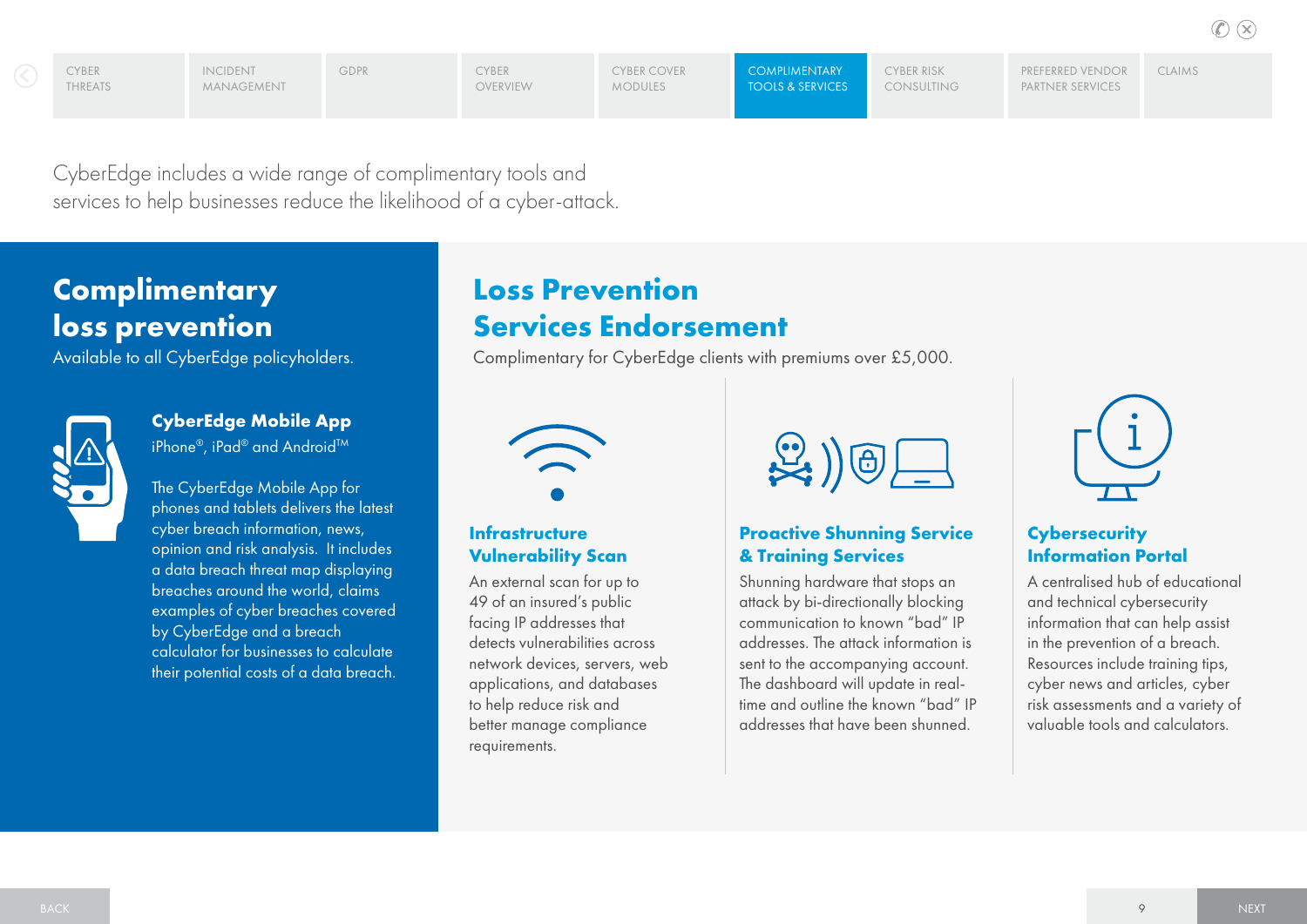<span id="page-9-0"></span>**THREATS** 

CYBER **OVERVIEW** 

[GDPR](#page-3-0) CYBER COVER Modules

COMPLIMENTARY [Tools & Services](#page-8-0)

Cyber Risk **CONSULTING**  [Preferred Vendor](#page-10-0)  PARTNER SERVICES

[Claims](#page-12-0)

## **AIG Risk Consulting Services**

AIG's team of cyber risk consultants brings over 50 years combined experience in IT security to help our clients stay ahead of their cyber risk. Our team works directly with CyberEdge insureds to provide detailed, technical expertise and consulting services.



## $\overline{\mathcal{L}}$ **Cyber Defence Review**

AIG's Cyber Defence Review service takes a look at the client's people, processes, and tools that make up their cybersecurity program and identify areas of strength and weakness.

- •Consultants conduct passive reconnaissance and active vulnerability testing of the client's systems to identify intelligence that attackers can see.
- •Client receives a final report that includes all findings and recommendations, with an industry comparison.

## $\widehat{1}$

### **Internet Facing Systems**

This service is designed to help clients identify risks and exposures in their public facing infrastructure from the external attacker's perspective.

- •Consultants conduct passive reconnaissance and active vulnerability testing of the client's systems to identify intelligence that attackers can see.
- •Client receives a final report that includes all findings and recommendations, with an industry comparison.



## **Incident Simulation Workshop**

Our Incident Simulation Workshop is designed to help clients ensure their incident response plan will help their organisation respond efficiently when a security incident occurs and to help clients better maximise their CyberEdge benefits.

- •Client and AIG consultant identify and perform 2-3 incident simulation exercises tailored to the client's organisation.
- •Client receives a final report that includes an executive summary, incident response plan recommendations, workshop feedback, and any other recommendations.



## **Executive Threat Brief**

This workshop is designed to help our clients better understand their current security threat landscape, specific to their industry as well as current methods attackers are using so that clients can better defend their business.

- •Client's c-level executives and other staff benefit from this 2-3 hour interactive workshop, which covers:
- Current cyber risks or threats related to the client's industry,
- How cyber criminals are exploiting those threats, and
- How the client can to better protect their organisation.



## **Cyber Engineering Study**

Our Cyber Engineering Study takes a look at the client's people, processes, and tools that protect critical systems and industrial controls within their environment.

- •Consultants will review security architecture and processes related to industrial controls, interview staff to discuss what's working (and what's not), and review logs and other elements.
- •Client receives a final report that includes all findings and recommendations, with an industry comparison.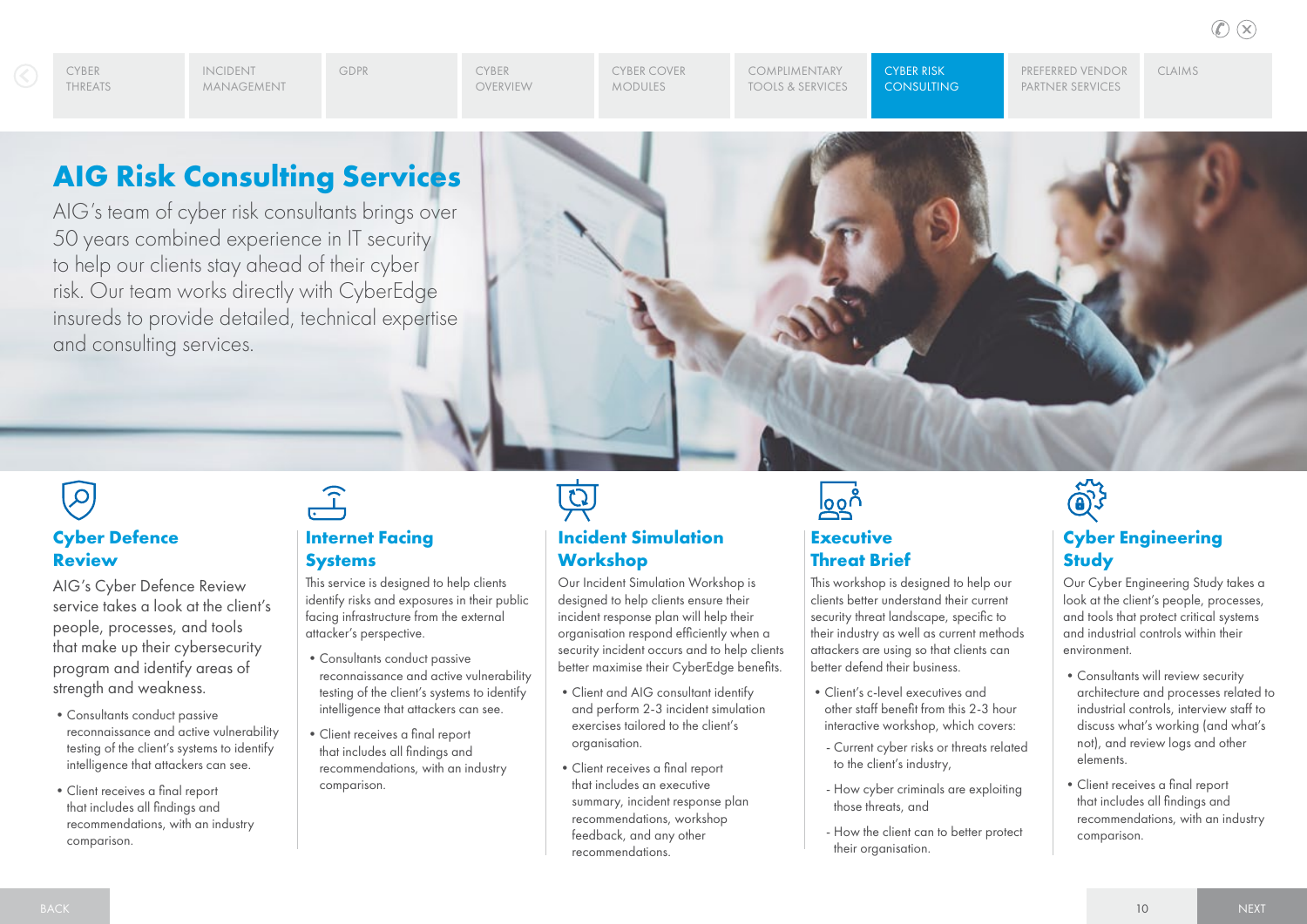<span id="page-10-0"></span>CYBER **THREATS**  Incident

Preferred Vendor [Claims](#page-12-0)

## **Preferred Vendor Partner Services**

We have partnered with experts in cyber risk to bring our clients additional options to add to their line of defence. These services have been specifically selected based on our nearly 20 years of experience and how well they can help strengthen the cybersecurity maturity of an organisation. All CyberEdge clients have access to the following services at a preferred rate.

## **Dark Net Intelligence**

Powered by *K2 Intelligence*

K2 Intelligence works with clients to stay apprised of the latest chatter inside the black hacker markets and forums known as the 'dark net' about their business. K2 Intelligence mines the Dark Net using web crawlers and sophisticated human data gathering to help companies take a proactive approach around their cybersecurity risk management.



## **Security Awareness Training**

Powered by *Wombat Security*

Security awareness training for employees including phishing training and simulations.

A unique Assess, Educate, Reinforce, Measure training methodology combines the four key components of successful cyber security awareness and training programmes.

## **Portfolio Analysis**

Powered by *Axio Global* 

Axio Global (Axio) can assist clients obtain a holistic picture of their cyber exposures and more effectively align their technological and operational controls with insurance converge. Instead of looking at cyber exposures in isolation, Axio's assessment methodology looks at the full range of potential losses, including data theft, liability, property and environment, damage, boldly injuries, and operational disruption.



Risk transfer

Potential cyber impacts

**IMPIFMENTING** Effective controls

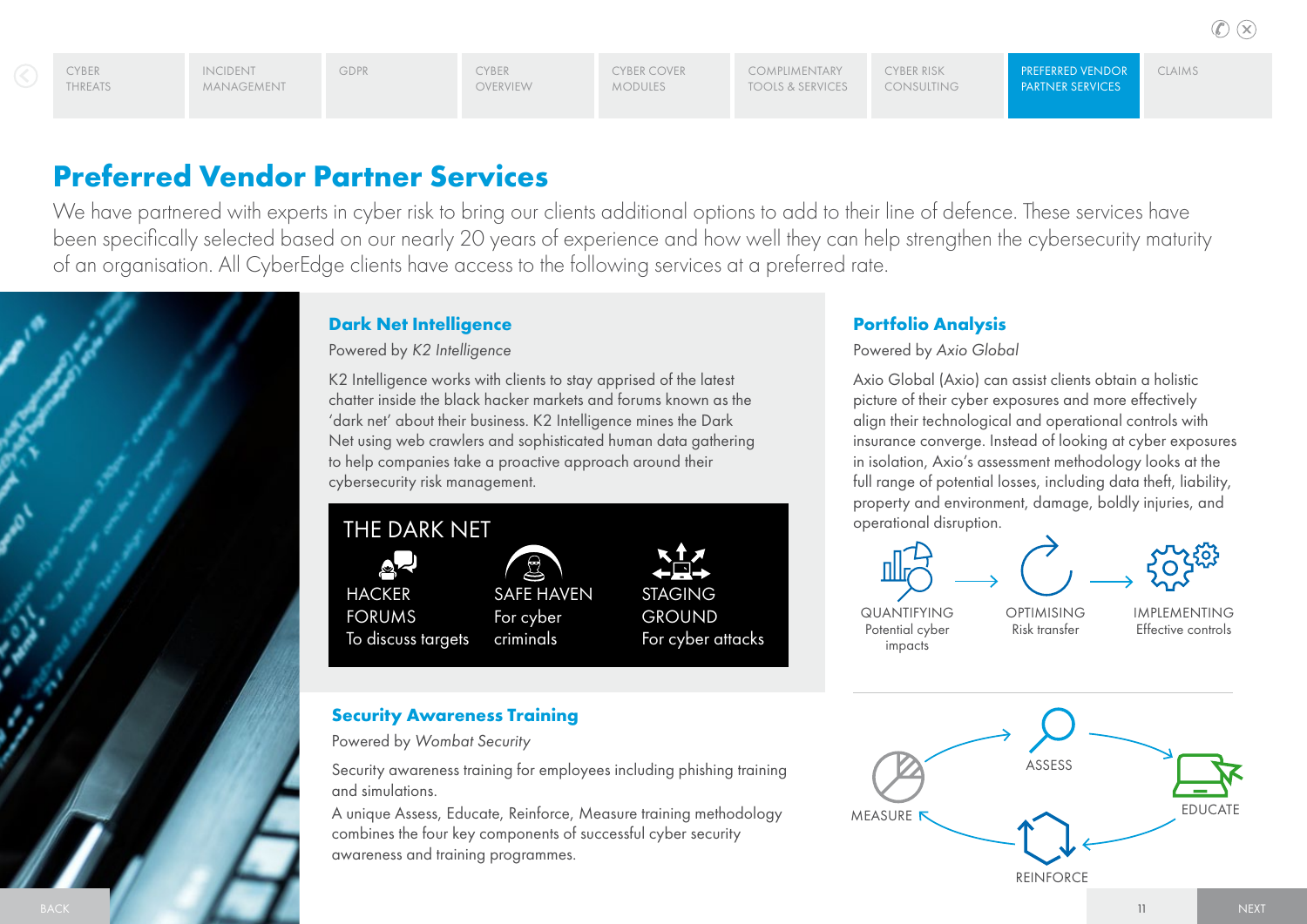<span id="page-11-0"></span>CYBER **THREATS** 

**Security Ratings**

Powered by *Bitsight Technologies* 

BitSight generates security ratings for organisations to measure and monitor their own network and those of their thirdparty vendors. The ratings are generated unobtrusively through BitSight's continuous measuring of externally observable data. Qualifying\* CyberEdge clients will also be eligible to receive a complimentary BitSight Security Rating report to measure their business's security performance.

[Claims](#page-12-0)

 $(\times)$ 

Preferred Vendor Partner Services Continued

## **Cybersecurity Maturity Assessment**

#### Powered by *RSA*

A one-time six month pass to RSA's Governance, Risk, and Compliance (GRC) solution to assess cybersecurity risk. This leverages the National Institute of Standards and Technology framework to assess the business's cybersecurity level, help identify areas of improvements in key functions. This is an ideal tool for large businesses or critical infrastructure companies (such as power generation, telecoms, public health).





Gaps Between Current and Ideal Risk Posture

**IDENTIFY** Improvements

## **SecureDNS**

Powered by *RiskAnalytics*

SecureDNS provides an always-on defence against domain-based threats by identifying communication with malicious domains and redirecting users to a safe landing page or sending bad traffic to a sinkhole. This removes a critical route used by hackers to phish and trick users, deliver ransomware, infect systems, remove stolen data and cause a cyber-breach. \*Available on a complimentary basis to CyberEdge





policyholders with premiums in excess of £5,000.

## **Vendor Security Ratings**

Powered by *Security Scorecard*

Partner, supplier, and vendor security risk is a major area that many businesses tend to ignore. Vendor Security Ratings provides a scorecard that enables organisations to measure and monitor the security of own network and of those their third party vendors. This allows organisations to take control of their third party ecosystem, and prioritise their riskiest vendors. A demo or trial is available upon request.

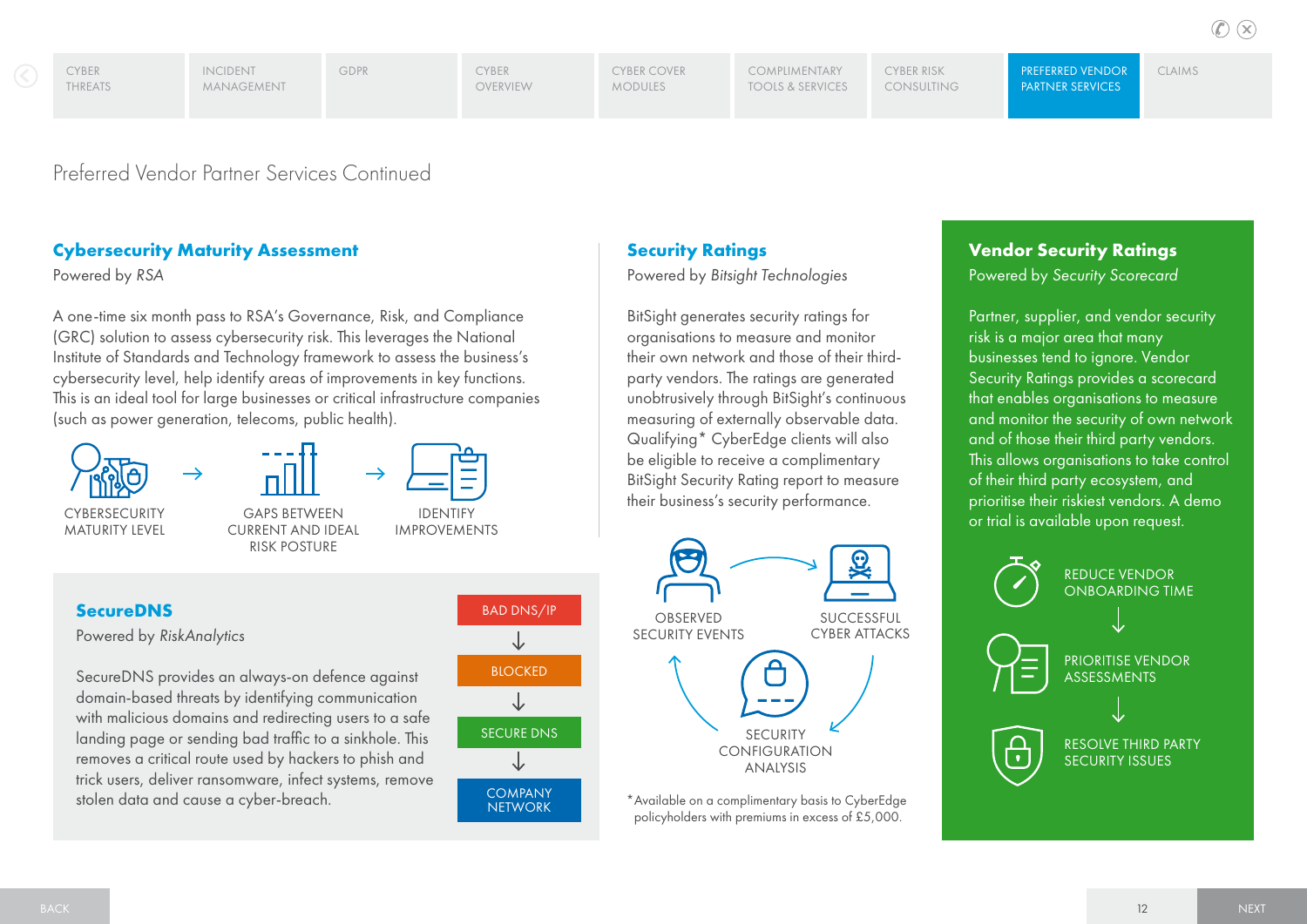Claims

## <span id="page-12-0"></span>**Global Claims Expertise**

At AIG, we process approximately four cyber claims every business day. Our underwriting and claims teams partner together to help create the best possible experience. The CyberEdge claims team is ready to assist clients as soon as they suspect a potential network breach.

## **Support When Clients Need it Most**

- Our claims specialists react quickly to guide our clients, from assessing their needs to processing their claim.
- Our network of legal firms, forensic investigators, and public relations firms offer immediate support for insureds managing the consequences of a breach.

### **Rapid Technical Support**

• Our CyberEdge hotline is available 24/7/365 for those policyholders with First Response cover. Once a call is made to the hotline, the CyberEdge Claims Team will coordinate with clients and engage any necessary vendors including breach counsel and forensics firms to identify immediate threats (such as a hacker inside a network), and start the restoration and recovery processes.



Since 1999, we have helped thousands of companies globally respond to cyber-attacks.

#### Cyber claims received by AIG EMEA (2013-2016) - By type

Note: Figures may not add up to 100% due to rounding

#### Cyber claims received by AIG EMEA (2013-2016) - By industry

| 23% | <b>Financial Services</b>          |
|-----|------------------------------------|
| 18% | Communications, Media & Technology |
| 17% | Retail / Wholesale                 |
| 9%  | <b>Business Services</b>           |
| 8%  | Hospitality & Leisure              |
| 8%  | Manufacturing                      |
| 6%  | <b>Professional Services</b>       |
| 4%  | Public Entity & Non-Profit         |
| 8%  | Other Industries / Services *      |
|     |                                    |

\*Construction, Food & Beverage, Information Services, Other Services, Transportation, Agriculture & Fisheries, Energy and Real Estate Note: Figures may not add up to 100% due to rounding

[VIEW SME Claims](#page-13-0) Examples >

#### **For more cyber claims insights, refer to our:** Claims Intelligence Series -

Behind the numbers: Key drivers of cyber insurance claims report

#### [VIEW REPORT >](https://www.aig.co.uk/content/dam/aig/emea/united-kingdom/documents/Insights/aig-claims-intelligence-cyber.pdf)

 $\mathbb{C} \times$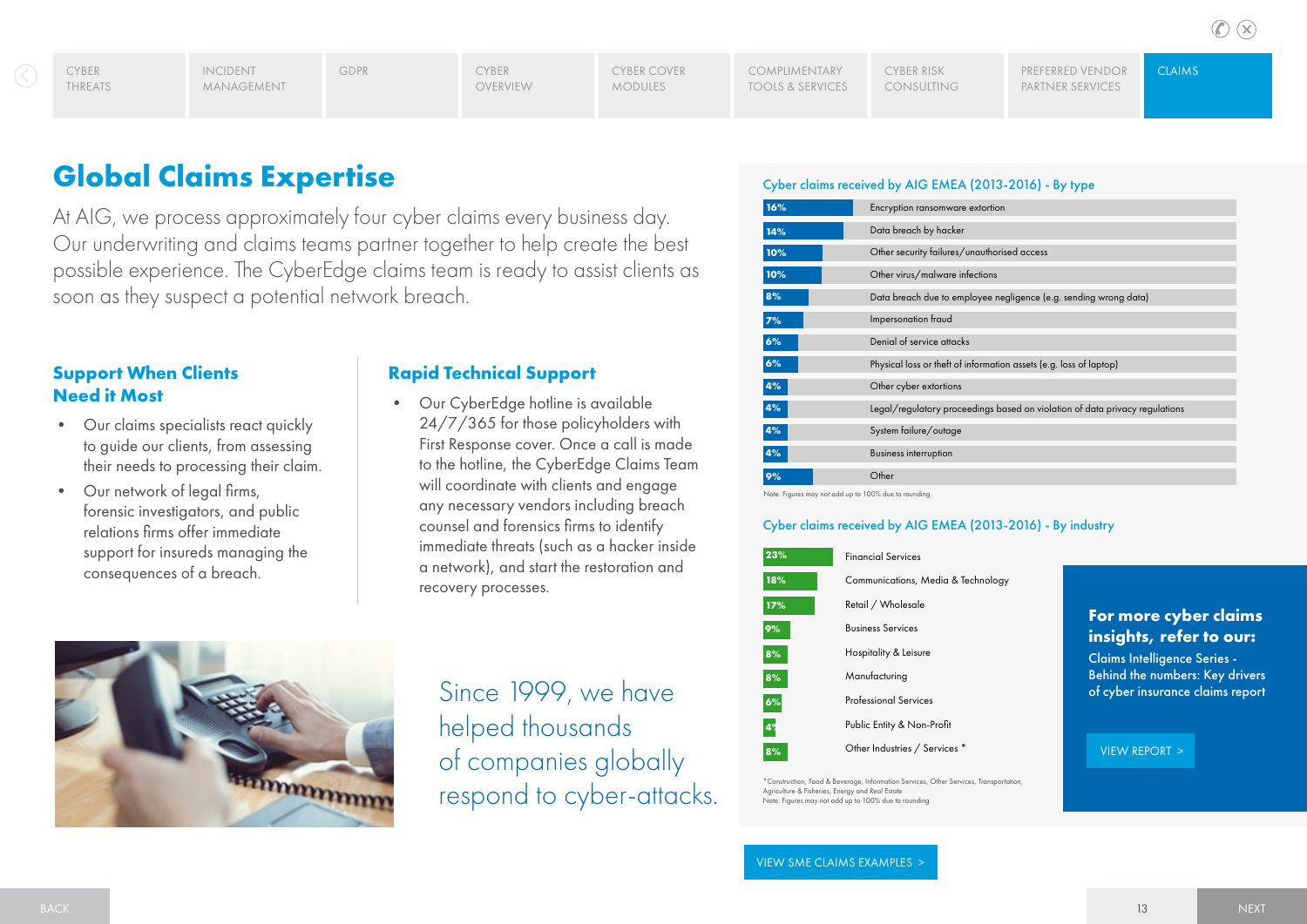## <span id="page-13-0"></span>**SME Claims Examples**

The costs of a cybersecurity incident can rack-up quickly, even for small and medium sized businesses. Here are some examples that highlight the costs involved in a claim.

|                            |                                                                                                           | $\bullet\bullet\bullet$                                                                                                                                                                                             | $O \cap O$                                                                                                                                                                                                                                                                              |                                                                                                               |  |
|----------------------------|-----------------------------------------------------------------------------------------------------------|---------------------------------------------------------------------------------------------------------------------------------------------------------------------------------------------------------------------|-----------------------------------------------------------------------------------------------------------------------------------------------------------------------------------------------------------------------------------------------------------------------------------------|---------------------------------------------------------------------------------------------------------------|--|
|                            | <b>Retailer</b>                                                                                           | <b>Accountants</b>                                                                                                                                                                                                  | <b>Membership Organisation</b>                                                                                                                                                                                                                                                          | <b>Marketing Agency</b>                                                                                       |  |
| Size of Business           | £3,000,000                                                                                                | £1,500,000                                                                                                                                                                                                          | £3,000,000                                                                                                                                                                                                                                                                              | £5,000,000                                                                                                    |  |
| Loss Description           | A third party payment provider<br>suffered a breach affecting<br>5,000 of the insured customer<br>records | Two employees opened an<br>infected word document which<br>downloaded Crypto Locker<br>Malware on to the client's<br>network preventing users to<br>accessing their data. Network<br>was down for approx. 32 hours. | The insured suffered a persistent<br>Denial of Service attack which<br>affected all of their websites.<br>Once the websites were back up<br>and running, a customer logged<br>on to their account and was able<br>to view another customers details<br>including financial information. | A back-up tape was collected by<br>the wrong courier. The back-up<br>tape held the details of 3.2M<br>members |  |
| <b>Response Costs</b>      | £9,633.94                                                                                                 | £15,533.00                                                                                                                                                                                                          | £12,338.00                                                                                                                                                                                                                                                                              | £12,694.14                                                                                                    |  |
| <b>Legal Costs</b>         | £6,476.60                                                                                                 | £8,854.00                                                                                                                                                                                                           | £9,600.00                                                                                                                                                                                                                                                                               | £21,761.38                                                                                                    |  |
| <b>Notification Costs</b>  | £3,238.30                                                                                                 |                                                                                                                                                                                                                     | £6,874.00                                                                                                                                                                                                                                                                               | £20,725.12                                                                                                    |  |
| PR/Communication Costs     | £12,082.10                                                                                                | £6,875.00                                                                                                                                                                                                           | £13,453.00                                                                                                                                                                                                                                                                              | £13,673.40                                                                                                    |  |
| <b>ID Monitoring Costs</b> | £3,750.00                                                                                                 | £8,000.00                                                                                                                                                                                                           | £5,648.00                                                                                                                                                                                                                                                                               | £35,862.75                                                                                                    |  |
| Network Interruption Costs |                                                                                                           | £8,943.00                                                                                                                                                                                                           | £14,650.00                                                                                                                                                                                                                                                                              |                                                                                                               |  |
| <b>PCI Costs</b>           | £16,191.50                                                                                                |                                                                                                                                                                                                                     |                                                                                                                                                                                                                                                                                         |                                                                                                               |  |
| <b>Total Cost</b>          | £51,372.44                                                                                                | £48,305.00                                                                                                                                                                                                          | £62,563.00                                                                                                                                                                                                                                                                              | £104,716.79                                                                                                   |  |

 $\sim$   $\sim$   $\sim$ 

 $\circledR$